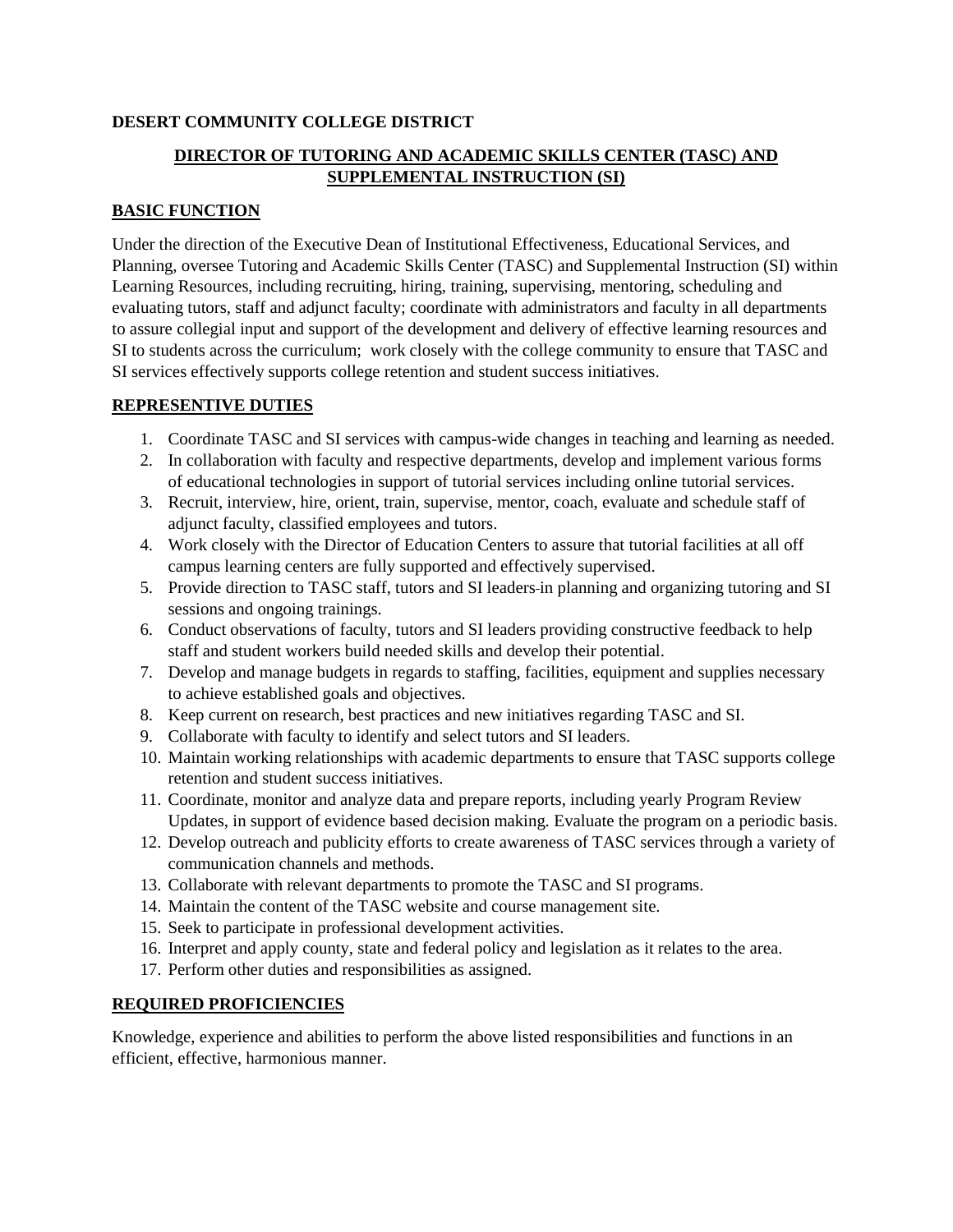#### **KNOWLEDGE AND ABILITIES**

**Knowledge of:** Principles and practices of tutoring, supplemental instruction, learning resources, general management and supervision; operating a computer and various supporting software packages; ability to effectively communicate in oral and written form; mediate, resolve conflict and achieve consensus; analyze and interpret data and trends; strategically and creatively anticipate future needs; evaluate alternative approaches to delivering services and utilizing resources; adult learning theory and practices which promote effective teaching and learning; laws and regulations governing California Community Colleges; district policies and procedures; budgeting; the mission and student population of California Community Colleges and the Coachella Valley.

**Ability to:** Plan, organize, direct, administer, review, and evaluate programs and services; exercise honesty, consistency, and sound judgment in the performance of duties; work in the interests of the college as a whole; strong interpersonal skills; ability to establish and maintain effective, harmonious, and collaborative relationships with a diverse population of students, staff and community; serve as an effective leadership team member; Work with internal and external participants in building and maintaining positive relationships; prepare and submit reports to supervisors and reporting agencies; utilize computer technology and appropriate software programs; communicate effectively both orally and in writing; demonstrate an understanding and sensitivity to the needs of diverse students, especially those from traditionally disadvantaged backgrounds; communicate effectively both orally and in writing to exchange information; prepare comprehensive reports; communicate policies, guidelines, regulations and laws to staff, students and public; prioritize and schedule work; meet schedules and time lines; establish and maintain cooperative and effective working relationships with others; maintain confidentiality of student and other records; train and provide work direction to others including areas related to data access techniques; work independently and confidentially with little direction; exercise tact and diplomacy in dealing with sensitive or confidential matters; sit for extended periods of time; bend at the waist, kneel or crouch.

### **MINIMUM QUALIFICATIONS**

The Desert Community College District has established the following hiring criteria:

- Master's Degree or higher in Math, Science, English or related field.
- Demonstrated three years of experience in tutoring, supplemental instruction or learning resources in a post-secondary academic environment.
- Experience in working with students from a diverse background.
- Demonstrated sensitivity to and understanding of the diverse academic, socioeconomic, cultural, disability, and ethnic backgrounds of community college students.

### **DESIRABLE QUALIFICATIONS**

- Teaching experience in higher education.
- Three or more years of increasing level of responsibility in a large tutorial or learning center program including the supervision and direction of the work of others.

### **LICENSES AND OTHER REQUIREMENTS**

Valid California driver's license, must have an acceptable driving record and current vehicle insurance meeting State of California requirements.